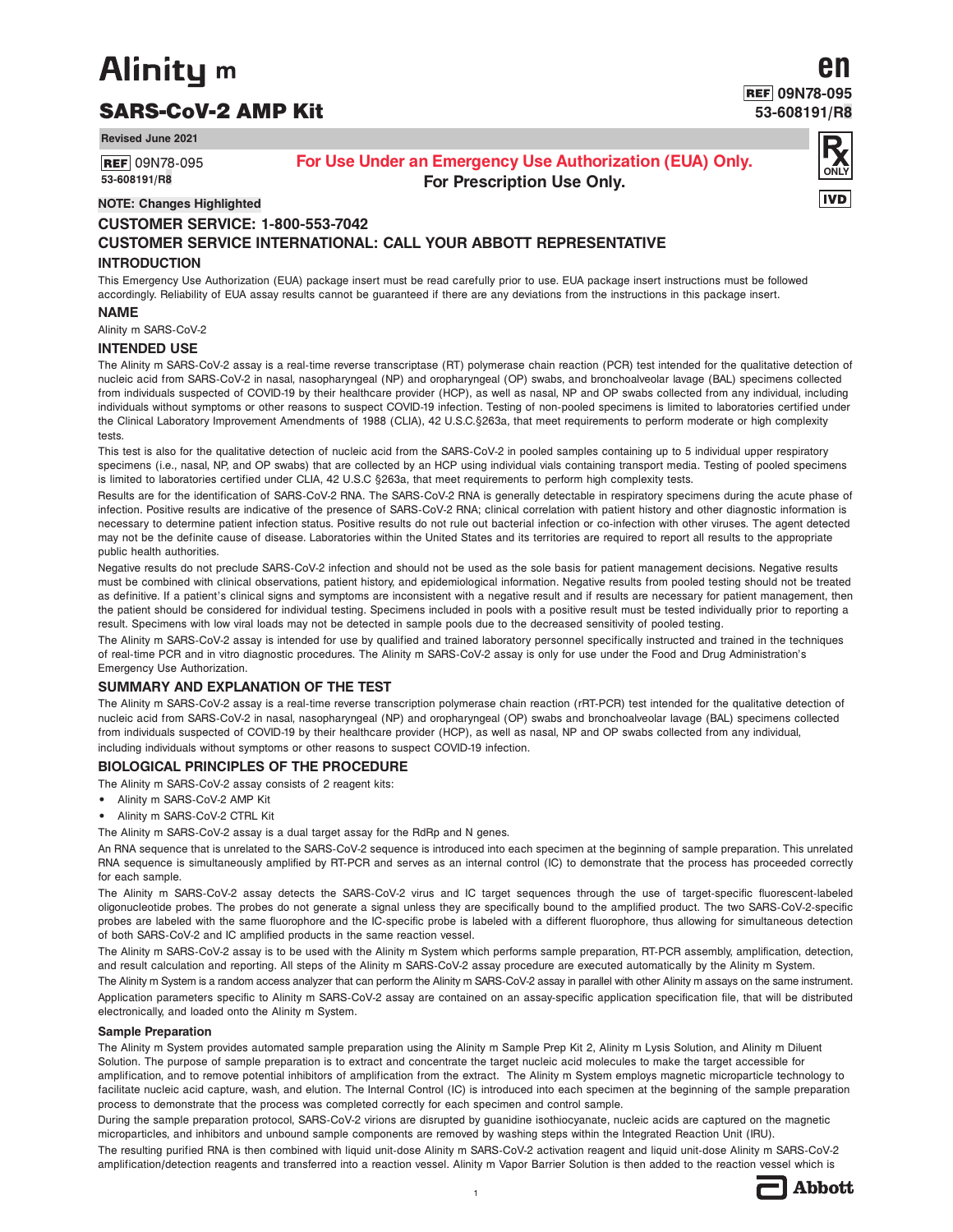then transferred to an amplification/detection unit for reverse transcription, PCR amplification, and real-time fluorescence detection. A positive control and a negative control are processed in the same manner and included at or above an established minimum frequency of once every 24 hours to help confirm that instrument and reagent performance remain satisfactory.

## **Amplification**

During the amplification reaction, the target RNA is converted to cDNA by the reverse transcriptase. First, the SARS-CoV-2 and IC reverse primers anneal to their respective targets and are extended during a prolonged incubation period. After a denaturation step, in which the temperature of the reaction is raised above the melting point of the double-stranded cDNA:RNA product, a second primer anneals to the cDNA strand and is extended by the DNA polymerase to create a double-stranded DNA product.

During each round of thermal cycling, amplification products dissociate to single strands at high temperature allowing primer annealing and extension as the temperature is lowered. Exponential amplification of the product is achieved through repeated cycling between high and low temperatures, resulting in a billion-fold or greater amplification of target sequences. Amplification of the three targets (SARS-CoV-2 RdRp, SARS-CoV-2 N and IC) takes place simultaneously in the same reaction.

The target sequences for the Alinity m SARS-CoV-2 assay are in the SARS-CoV-2 RdRp and N genes of the SARS-CoV-2 genome. The selected target sequences are highly conserved and also specific to this strain of coronavirus.

The IC target sequence is derived from the hydroxypyruvate reductase gene from the pumpkin plant, Cucurbita pepo, and is delivered in an Armored RNA<sup>®</sup> particle that has been diluted in negative human plasma. A gene from the pumpkin plant was selected for the IC so that it is not competitive with any microorganism or human sequence of interest that may be in the specimen.

## **Detection**

Fluorescent detection of amplification products occurs as the SARS-CoV-2 and IC probes anneal to their targets (real-time fluorescence detection). The probes have a fluorescent moiety that is covalently linked to the 5′ end and has a quencher molecule at its 3′ end. In the absence of target sequences, probe fluorescence is quenched. In the presence of target sequences, hybridization to complementary sequences separates the fluorophore and the quencher and allows fluorescent emission and detection.

The SARS-CoV-2 probes are labeled with a different fluorophore from the IC probe, thus allowing for simultaneous detection of both SARS-CoV-2 and IC amplified products.

## **PREVENTION OF NUCLEIC ACID CONTAMINATION**

The possibility of nucleic acid contamination on the Alinity m System is minimized because:

- **•** Aerosol barrier pipette tips are used for all pipetting. The pipette tips are discarded after use.
- **•** PCR amplification and detection is carried out automatically in a sealed reaction vessel.
- **•** Disposal of the reaction vessel is performed automatically by the Alinity m System.

For additional information on system and assay technology, refer to the Alinity m System Operations Manual, Section 3.

## **REAGENTS**

## **Alinity m SARS-CoV-2 AMP Kit (List No. 09N78-095)**

Alinity m SARS-CoV-2 AMP Kit (List No. 09N78-095) is comprised of 2 types of multi-well trays: Alinity m SARS-CoV-2 AMP TRAY 1 and Alinity m SARS-CoV-2 ACT TRAY 2.

- **•** Each Alinity m SARS-CoV-2 AMP TRAY 1 (individually packed in a foil pouch) contains 48 unit-dose liquid amplification reagent wells and 48 unit-dose liquid IC wells. One well of each is used per test. Amplification reagent wells consist of synthetic oligonucleotides, DNA Polymerase, Reverse Transcriptase, and dNTPs in a buffered solution with a reference dye. Internal control (IC) wells consist of noninfectious Armored RNA® with unrelated IC sequences in negative human plasma. Negative human plasma was tested and found to be nonreactive for HBsAg, HIV-1 antigen, Syphilis, HIV-1 RNA, HCV RNA, HBV DNA, anti-HIV-1/HIV-2, and anti-HCV. Preservative: 0.15% ProClin® 950.
- **•** Each Alinity m SARS-CoV-2 ACT TRAY 2 (individually packed in a foil pouch) contains 48 unit-dose liquid activation reagent wells. One reagent well is used per test. Activation reagent wells consist of magnesium chloride and tetramethyl ammonium chloride. Preservative: 0.15% ProClin 950.

## **WARNINGS AND PRECAUTIONS**

## **IVD**

- **• For In Vitro Diagnostic Use Under the FDA Emergency Use Authorization**
- **•** For use under an Emergency Use Authorization
- **•** Do not use beyond expiration date
- **•** For Prescription Use Only
- **•** This product has not been FDA cleared or approved, but has been authorized for emergency use by FDA under an Emergency Use Authorization (EUA) for use by laboratories certified under the Clinical Improvement Amendments of 1988 (CLIA), 42 U.S.C. § 263a, that meet requirements to perform moderate or high complexity tests;
- **•** This product has been authorized only for the detection of nucleic acid from SARS-CoV-2, not for any other viruses or pathogens; and
- **•** The emergency use of this product is only authorized for the duration of the declaration that circumstances exist justifying the authorization of emergency use of in vitro diagnostics under Section 564(b)(1) of the Act, 21 U.S.C. § 360bbb-3(b)(1), unless the declaration is terminated or the authorization is revoked sooner.

## **Safety Precautions**

The following warnings and precautions apply to: Alinity m SARS-CoV-2 AMP TRAY 1.

| <b>WARNING</b>    | Contains 2-Methyl-4-isothiazolin-3-one                                 |
|-------------------|------------------------------------------------------------------------|
| H317              | May cause an allergic skin reaction.                                   |
| <b>Prevention</b> |                                                                        |
| P <sub>261</sub>  | Avoid breathing mist / vapours / spray                                 |
| P272              | Contaminated work clothing should not be allowed out of the workplace. |
| P280              | Wear protective gloves / protective clothing / eye protection.         |
| Response          |                                                                        |
| P302+P352         | IF ON SKIN: Wash with plenty of water.                                 |
| P333+P313         | If skin irritation or rash occurs: Get medical advice / attention.     |
| P362+P364         | Take off contaminated clothing and wash it before reuse.               |
| <b>Disposal</b>   |                                                                        |
| P501              | Dispose of contents / container in accordance with local regulations.  |

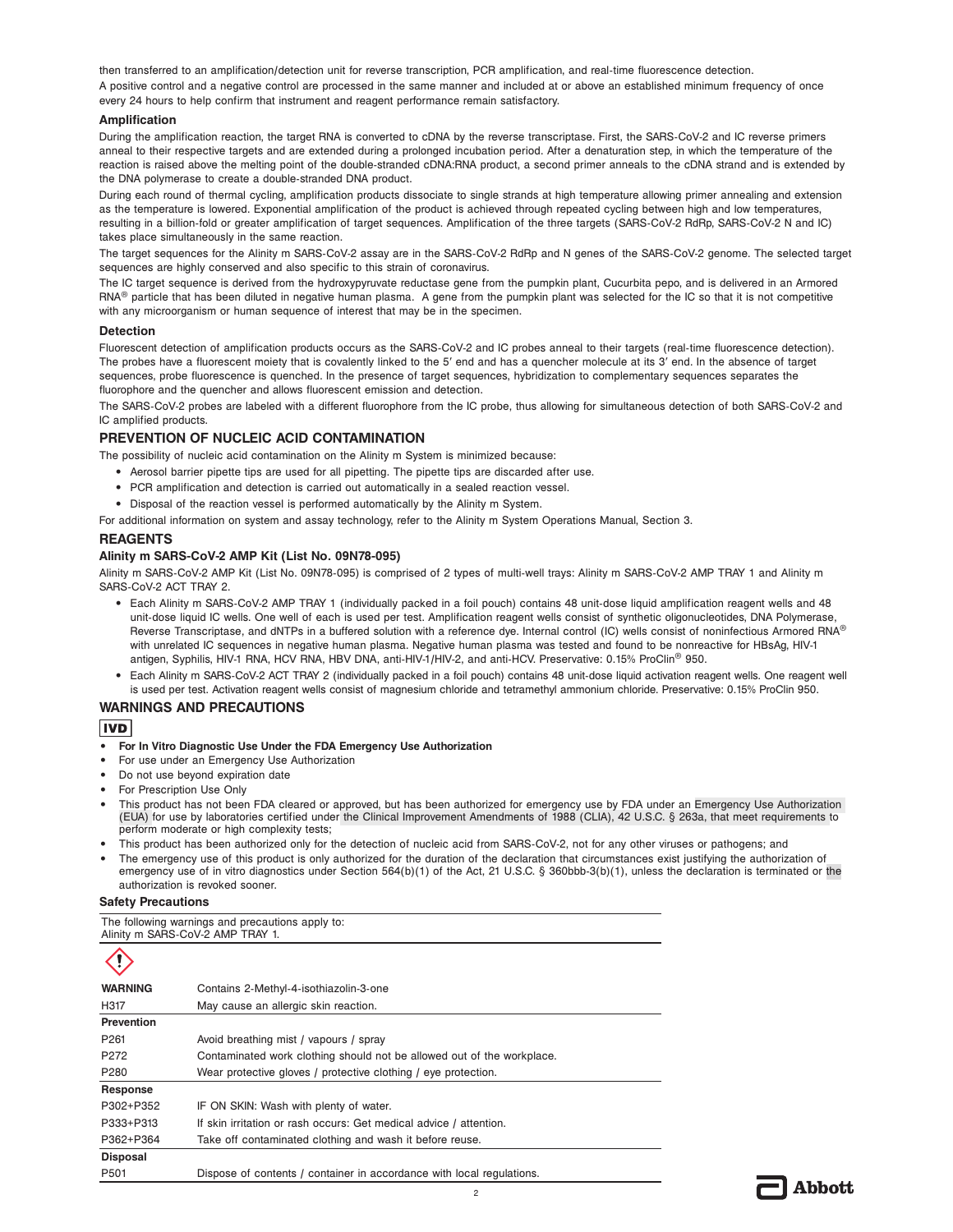**CAUTION**: This preparation contains human sourced and/or potentially infectious components. Components sourced from human blood have been tested and found to be nonreactive by appropriate FDA-licensed, approved, or cleared tests for antibody to HCV, antibody to HIV-1, antibody to HIV-2, HIV-1 Ag, HBsAg, and Syphilis. The material is also tested and found to be negative by appropriate FDA-licensed, approved, or cleared PCR methods for HIV-1 RNA, HCV RNA, and HBV DNA. No known test method can offer complete assurance that products derived from human sources or inactivated microorganisms will not transmit infection. These reagents and human specimens should be handled as if infectious using laboratory safety procedures, such as those outlined in Biosafety in Microbiological and Biomedical Laboratories,<sup>1</sup> OSHA Standards on Bloodborne Pathogens,<sup>2</sup> CLSI Document M29-A4,<sup>3</sup> and other appropriate biosafety practices.<sup>4</sup> Therefore all human sourced materials should be considered infectious.

These precautions include, but are not limited to, the following:

- **•** Wear gloves when handling specimens or reagents.
- **•** Do not pipette by mouth.
- **•** Do not eat, drink, smoke, apply cosmetics, or handle contact lenses in areas where these materials are handled.
- **•** Clean and disinfect spills of specimens by including the use of a tuberculocidal disinfectant such as 1.0% sodium hypochlorite or other suitable disinfectant.<sup>1</sup>
- **•** Decontaminate and dispose of all potentially infectious materials in accordance with local, state, and federal regulations.<sup>4</sup>

The following warnings and precautions apply to: Alinity m SARS-CoV-2 ACT TRAY 2.



| Contains Tetramethylammonium chloride, and 2-Methyl-4-isothiazolin-3-one |  |  |
|--------------------------------------------------------------------------|--|--|
| Harmful if swallowed.                                                    |  |  |
| Causes mild skin irritation. <sup>a</sup>                                |  |  |
| May cause an allergic skin reaction.                                     |  |  |
| Causes damage to organs.                                                 |  |  |
| Harmful to aquatic life with long lasting effects.                       |  |  |
|                                                                          |  |  |
| Do not breathe mist / vapours / spray.                                   |  |  |
| Wash hands thoroughly after handling.                                    |  |  |
| Contaminated work clothing should not be allowed out of the workplace.   |  |  |
| Avoid release to the environment.                                        |  |  |
| Wear protective gloves / protective clothing / eye protection.           |  |  |
|                                                                          |  |  |
| IF SWALLOWED: Call a POISON CENTER/doctor if you feel unwell.            |  |  |
| IF ON SKIN: Wash with plenty of water.                                   |  |  |
| IF exposed or concerned: Call a POISON CENTER / doctor.                  |  |  |
| If skin irritation or rash occurs: Get medical advice / attention.       |  |  |
| Take off contaminated clothing and wash it before reuse.                 |  |  |
|                                                                          |  |  |
| Dispose of contents / container in accordance with local regulations.    |  |  |
|                                                                          |  |  |

a Not applicable where regulation EU 1272/2008 (CLP) or OSHA Hazard Communication 29 CFR 1910.1200 (HCS) 2012 have been implemented. Important information regarding the safe handling, transport, and disposal of this product is contained in the Safety Data Sheet.

Safety Data Sheets are available from your Abbott Representative.

For a detailed discussion of safety precautions during system operation, refer to the Alinity m System Operations Manual, Section 7 and Section 8.

## **Reagent Shipment**

|                              | <b>Shipment Condition</b> |
|------------------------------|---------------------------|
| Alinity m SARS-CoV-2 AMP Kit | On dry ice                |

If you receive reagents that are in a condition contrary to label recommendation, or that are damaged, contact your Abbott Representative.

#### **Reagent Storage**

In order to minimize damage to foil pouches, it is recommended that the Alinity m SARS-CoV-2 AMP TRAY 1 (AMP TRAY 1) and Alinity m SARS-CoV-2 ACT TRAY 2 (ACT TRAY 2) are stored in the original kit packaging. Thaw reagent trays and open the foil pouch for the reagent trays just prior to loading on the Alinity m System. Onboard storage time begins when reagents are thawed and immediately loaded on the Alinity m System.

|                 | <b>Storage Temperature</b> | <b>Maximum Storage Time</b>     |
|-----------------|----------------------------|---------------------------------|
| <b>Unopened</b> | $-25$ to $-15^{\circ}$ C   | Until expiration date           |
| <b>Onboard</b>  | <b>System Temperature</b>  | 96 hours                        |
|                 |                            | (not to exceed expiration date) |

## **Reagent Handling**

- **•** Do not use reagents that have been damaged.
- **•** IMPORTANT: Immediately prior to use on the Alinity m System, thaw amplification reagents at 15 to 30°C or at 2 to 8°C. Onboard storage time begins immediately after thaw. See ASSAY PROTOCOL section for additional instructions.
- **•** Minimize contact with the surface of reagent trays during handling.
- **•** Only load AMP TRAY 1 and ACT TRAY 2 from the same AMP Kit lot on the same Alinity m Assay Tray Carrier. Do not load AMP TRAY 1 and ACT TRAY 2 from different AMP Kit lots on the same Alinity m Assay Tray Carrier.
- **•** The Alinity m System will track the onboard storage time of AMP TRAY 1 and ACT TRAY 2 while on the Alinity m System. The Alinity m System will

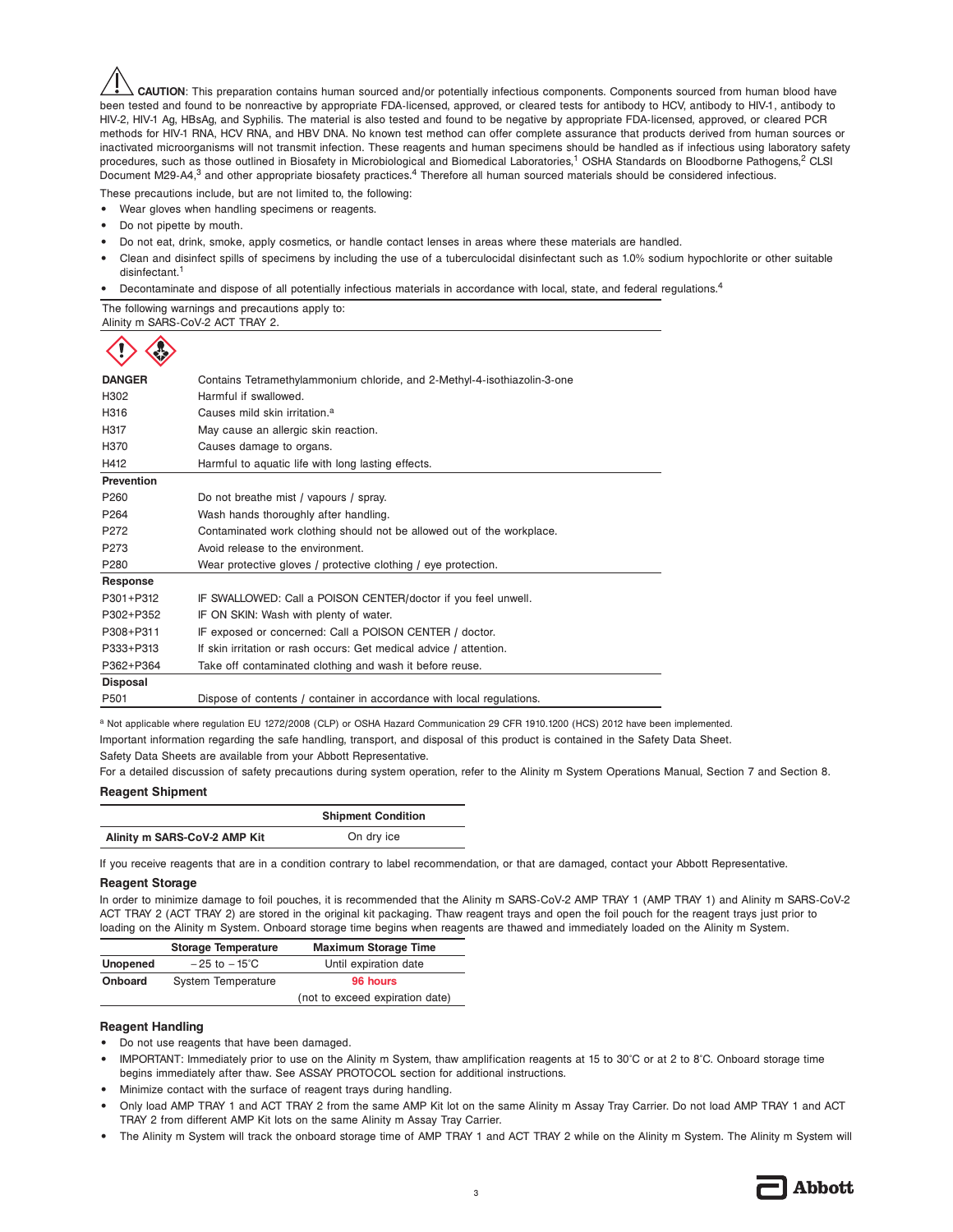not allow the use of AMP TRAY 1 and ACT TRAY 2 if the maximum onboard storage time has been exceeded. **IMPORTANT: The maximal allowable onboard storage for the Alinity m SARS-CoV-2 AMP TRAY 1 and ACT TRAY 2 is 96 hours from thaw/ onboarding.** 

**•** For a detailed discussion of reagent handling precautions during system operation, refer to the Alinity m System Operations Manual, Section 8.

## **SPECIAL PRECAUTIONS**

As with any test procedure, good laboratory practice is essential to the proper performance of this assay. Due to the high sensitivity of this test, care should be taken to keep reagents and amplification mixtures free of contamination.

- **•** For in vitro diagnostic use under Emergency Use Authorization only.
- **•** Positive results are indicative of the presence of SARS-CoV-2 RNA.
- **•** Laboratories within the United States and its territories are required to report all positive results to the appropriate public health authorities.
- **•** All patient samples should be handled as if infectious, using good laboratory procedures as outlined in Biosafety in Microbiological and Biomedical Laboratories<sup>1</sup> and in the CLSI Document M29-A4.<sup>3</sup> Only personnel proficient in handling infectious materials and the use of the Alinity m SARS-CoV-2 assay and the Alinity m System should perform this procedure.

## **Handling Precautions for Specimens**

- **•** The Alinity m SARS-CoV-2 assay is only for use with nasal, nasopharyngeal and oropharyngeal swabs or bronchoalveolar lavage fluid (BAL) that have been handled and stored as described in the **SPECIMEN COLLECTION, STORAGE, AND TRANSPORT TO THE TEST SITE** section.
- **•** Inadequate or inappropriate specimen collection, storage, and transport are likely to yield false test results. Training in specimen collection is highly recommended due to the importance of specimen quality. Refer to CLSI MM13-A<sup>5</sup> as an appropriate resource.
- **•** Testing of pooled specimens may impact the detection capability of the Alinity m SARS-CoV-2 Assay and decrease sensitivity.
- **•** During preparation of samples, compliance with good laboratory practices is essential to minimize the risk of cross-contamination between samples and the inadvertent introduction of ribonucleases (RNases) into samples during and after the extraction procedure.
- **•** Proper aseptic technique should always be used when working with RNA.
- **•** Amplification technologies, such as PCR, are sensitive to accidental introduction of product from previous amplification reactions. Incorrect results could occur if either the clinical specimen or the reagents used become contaminated by accidental introduction of even a few molecules of amplification product. Measures to reduce the risk of contamination in the laboratory include physically separating the activities involved in the handling of contaminated waste in compliance with good laboratory practices.

## **INDICATION OF INSTABILITY OR DETERIORATION OF REAGENTS**

- **•** Deterioration of the reagents may be indicated when a control error occurs or controls are repeatedly out of the specified ranges.
- Reagents are shipped on dry ice and are stored at  $-25$  to  $-15^{\circ}$ C upon arrival. If reagents arrive in a condition contrary to this recommendation or are damaged, immediately contact your Abbott Representative.
- **•** For troubleshooting information, refer to the Alinity m System Operations Manual, Section 10.

## **INSTRUMENT PROCEDURE**

The Alinity m SARS-CoV-2 application specification file must be installed on the Alinity m System prior to performing the assay.

For a detailed description of system operating instructions, refer to the Alinity m System Operations Manual, Section 5.

## **SPECIMEN COLLECTION, STORAGE, AND TRANSPORT TO THE TEST SITE**

Human nasal, nasopharyngeal and oropharyngeal swab or bronchoalveolar lavage fluid (BAL) specimens can be used with the Alinity m SARS-CoV-2 assay on the Alinity m System. Refer to the CDC Interim Guidelines for Collecting, Handling, and Testing Clinical Specimens from Persons Under Investigation (PUIs) for Coronavirus Disease 2019 (COVID-19)<sup>6</sup> (https://www.cdc.gov/coronavirus/2019-nCoV/lab/guidelines-clinical-specimens.html) or the FDA FAQs on Diagnostic Testing for SARS-CoV-2

(https://www.fda.gov/medical-devices/emergency-situations-medical-devices/faqs-testing-sars-cov-2).

An Abbott *m*ulti-Collect Specimen Collection Kit (List No. 09K12-01 (CE), 09K12-02 (CE), 09K12-03 or 09K12-04) or the Abbott Universal Collection Kit (List No. 09N77-055) can be used for the transport of nasopharyngeal swab specimens or the collection and transport of nasal and oropharyngeal swab specimens from the collection site to the testing laboratory. Abbott *m*ulti-Collect Specimen Collection Kit List No. 09K12-02 (CE) and 09K12-04 utilize pierceable caps. Neither the swab (contained in both the Abbott *m*ulti-Collect Specimen Collection Kit and the Abbott Universal Collection Kit) nor the transfer pipette (contained in the Abbott multi-Collect Specimen Collection Kit) are authorized for nasopharyngeal specimen collection. The transfer pipette (contained in the Abbott *m*ulti-Collect Specimen Collection Kit) is not authorized for nasal or oropharyngeal specimen collection. The Transport Tube contains Specimen Transport Buffer which is used to stabilize nucleic acid until sample testing. Transport and store transport tube at 2 to 25°C for up to 48 hours. If delivery and processing exceed 48 hours, specimens should be transported on dry ice and once in laboratory frozen at –70°C or colder.

Ship specimens according to the recommended storage temperature and time listed in the Specimen Storage section. Package and label specimens in compliance with applicable state, federal, and international regulations covering the transport of clinical, diagnostic, or biological specimens. Specimen Collection Procedure for Nasal and Oropharyngeal Swabs:

- 1. Discard disposable transfer pipette (if present); it is not required for nasal or oropharyngeal swab specimen collection.
- 2. Remove the sterile swab from the wrapper, taking care not to touch swab tip or lay it down on any surface. Do not pre-wet swab.
- 3. Collect patient specimen per CDC guidelines.6
- 4. Handle the cap and tube carefully to avoid contamination, including the outside of the transport tube and cap. If necessary, change gloves.
- 5. Unscrew the transport tube cap and immediately place the specimen collection swab into the transport tube so that the white tip is down.
- 6. Carefully break the swab at the scored line on the shaft; use care to avoid splashing of contents.
- 7. Recap the transport tube. Ensure the cap seals tightly. The cap must be tight or leakage may occur.
- 8. Label the transport tube with sample identification information, including date of collection using an adhesive label. It is recommended that each tube be placed in an individual, sealable bag prior to transport.

Specimen Transport of Nasopharyngeal Swabs:

- 1. Discard disposable transfer pipette (if present) and the swab; they are not authorized for nasopharyngeal swab specimen collection.
- 2. Collect patient specimen per CDC guidelines.<sup>6</sup>
- 3. Handle the cap and tube carefully to avoid contamination, including the outside of the transport tube and cap. If necessary, change gloves.
- 4. Unscrew the transport tube cap and immediately place the specimen collection swab into the transport tube so that the swab tip is down.
- 5. If necessary, carefully break any swab shaft that protrudes out of the tube; use care to avoid splashing of contents.
- 6. Recap the transport tube. Ensure the cap seals tightly. The cap must be tight or leakage may occur.

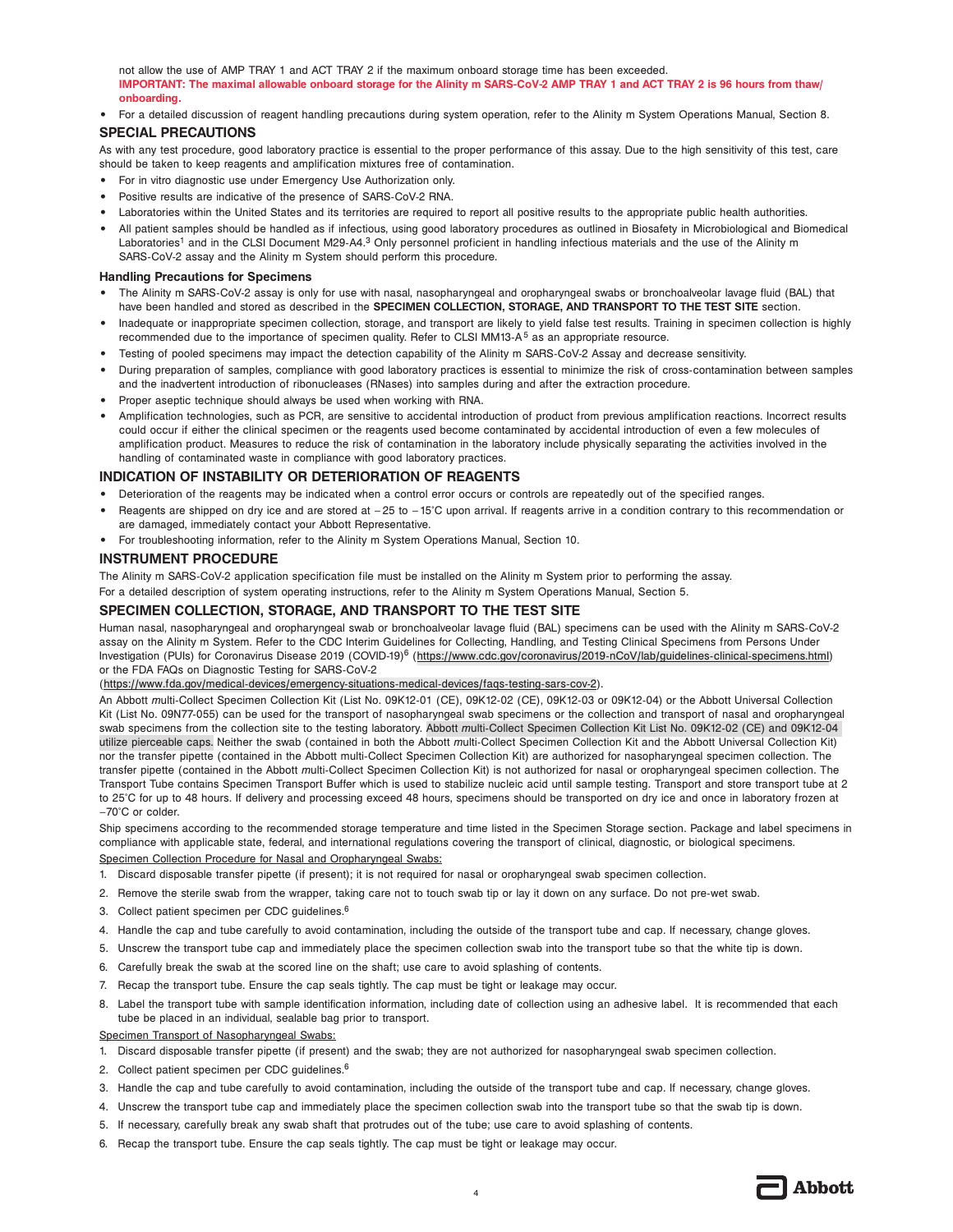7. Label the transport tube with sample identification information, including date of collection using an adhesive label. It is recommended that each tube be placed in an individual, sealable bag prior to transport.

See the package insert within the Abbott Universal Collection Kit (List No. 09N77-055) for additional instructions for its use.

For domestic and international shipments, specimens must be packaged, shipped, and transported according to the current edition of the International Air Transport Association (IATA) Dangerous Goods Regulation. Follow shipping regulations for UN 3373 Biological Substance, Category B when sending potential SARS-CoV-2 specimens.

## **Specimen Pooling - Determining Appropriate Strategy for Implementation and Monitoring**

When considering specimen pooling, laboratories should evaluate the appropriateness of a pooling strategy based on the positivity rate in the testing population and the efficiency of the pooling workflow. Refer to Appendix A of this package insert for additional information prior to implementation of specimen pooling.

## **Preparation for Analysis**

Frozen specimen is thawed at 15 to 30°C or at 2 to 8°C.

If specimen pooling is performed:

- 1. Establish a process that ensures traceability between individual specimen IDs and pool IDs.
- 2. Determine the appropriate volume required from each individual specimen based on the pool size being implemented and tube type used. Volume requirements are listed in the Assay Procedure section below. Use the same volume from each specimen. For example, if a pool size of 5 specimens is being utilized with an Alinity m Transport Tube, 200 μL of each individual specimen (1.0 mL total) is required. Enough specimen should remain to retest individual specimens should the pool be positive.
- 3. Uncap the individual specimen collection container and retain the cap. Ensure appropriate specimen handling technique to reduce the risk of cross contamination of pools and the original patient specimens.
- 4. Carefully transfer the determined volume of each individual specimen from the specimen collection container to the tube being used for the pool.

Prior to processing, each specimen/pool is vortexed 3 times for 2 to 3 seconds.

If needed, centrifuge specimens/pools at 2000*g* for 5 minutes before loading on the Alinity m System. Specimen can be transferred into an Alinity m Transport Tube or an Alinity m Aliquot Tube and/or recapped with an Alinity m Pierceable Cap before loading onto the Alinity m System.

## **IMPORTANT: Except where pierceable caps are used, swab and cap should be removed from the specimens before loading onto the Alinity m System.**

All specimen tubes must be labeled with specimen ID barcodes or must be identified with a specimen ID, rack ID, and position in the rack. Refer to the Assay Procedure section of this package insert for tube sizes and requirements for minimum sample volume and use of caps. Avoid touching the inside of the cap when opening tubes.

## **PROCEDURE**

## **Materials Provided**

- **•** Alinity m SARS-CoV-2 AMP Kit (List No. 09N78-095)
- **Materials Required But Not Provided**
- **•** 08N53-002 Alinity m System with software version 1.5.2 or higher
- **•** 09N78-085 Alinity m SARS-CoV-2 CTRL Kit
- **•** 09N12-001 Alinity m Sample Prep Kit 2
- **•** 09N20-001 Alinity m Lysis Solution
- **•** 09N20-003 Alinity m Diluent Solution
- **•** 09N20-004 Alinity m Vapor Barrier Solution

**•** 09N78-03A\* (or higher) Alinity m SARS-CoV-2 Application Specification File

- \*09N78-03D (or higher) is required when using Pierceable Caps
- **•** Vortex mixer
- **•** Plate adapter for 384 well plates (eg, Eppendorf Catalog No. 022638955)
- **•** Centrifuge with swing plate rotor capable of accommodating the plate adapter and capable of ≥ 100*g*

For information on materials required for operation of the Alinity m System, refer to the Alinity m System Operations Manual, Section 1.

## **Other Optional Materials**

- **•** Abbott *m*ulti-Collect Specimen Collection Kit (List No. 09K12-01, 09K12-02, 09K12-03 or 09K12-04)
- **NOTE: List No. 09K12-01 and 09K12-02 are CE-marked. 09K12-02 and 09K12-04 utilize a Pierceable Cap. 09K12-01 and 09K12-03 utilize a solid cap.**
- **•** Abbott Universal Collection Kit (List No. 09N77-055)
- **•** Sealable plastic bags
- **•** 09N49-010 Alinity m Transport Tube Pierceable Capped
- **•** 09N49-011 Alinity m Transport Tube
- **•** 09N49-012 Alinity m Pierceable Caps
- **•** 09N49-013 Alinity m Aliquot Tube

## **Procedural Precautions**

- **•** Read the instructions in this package insert carefully before processing samples.
- **•** Use aerosol barrier pipette tips or disposable pipettes only one time when pipetting specimens. To prevent contamination to the pipette barrel while pipetting, care should be taken to avoid touching the pipette barrel to the inside of the sample tube or container. The use of extended aerosol barrier pipette tips is recommended.
- **•** Work area and instrument platforms must be considered potential sources of contamination.
- **•** Ensure the Alinity m SARS-CoV-2 AMP TRAY 1 and ACT TRAY 2 are centrifuged prior to loading on the Alinity m System per instructions in Assay Procedure section.
- **•** Monitoring procedures for the presence of amplification product can be found in the Alinity m System Operations Manual, Section 9.
- **•** To reduce the risk of nucleic acid contamination, clean and disinfect spills of specimens by including the use of a tuberculocidal disinfectant such as 1.0% (v/v) sodium hypochlorite or other suitable disinfectant.
- **•** To prevent contamination, change to new gloves before handling the Alinity m Sample Prep Kit 2, assay trays, system solutions, Integrated Reaction Unit (IRU) sleeves, and pipette tips. Also change to new gloves whenever they are contaminated by a specimen, a control, or a reagent. Always use powder-free gloves.

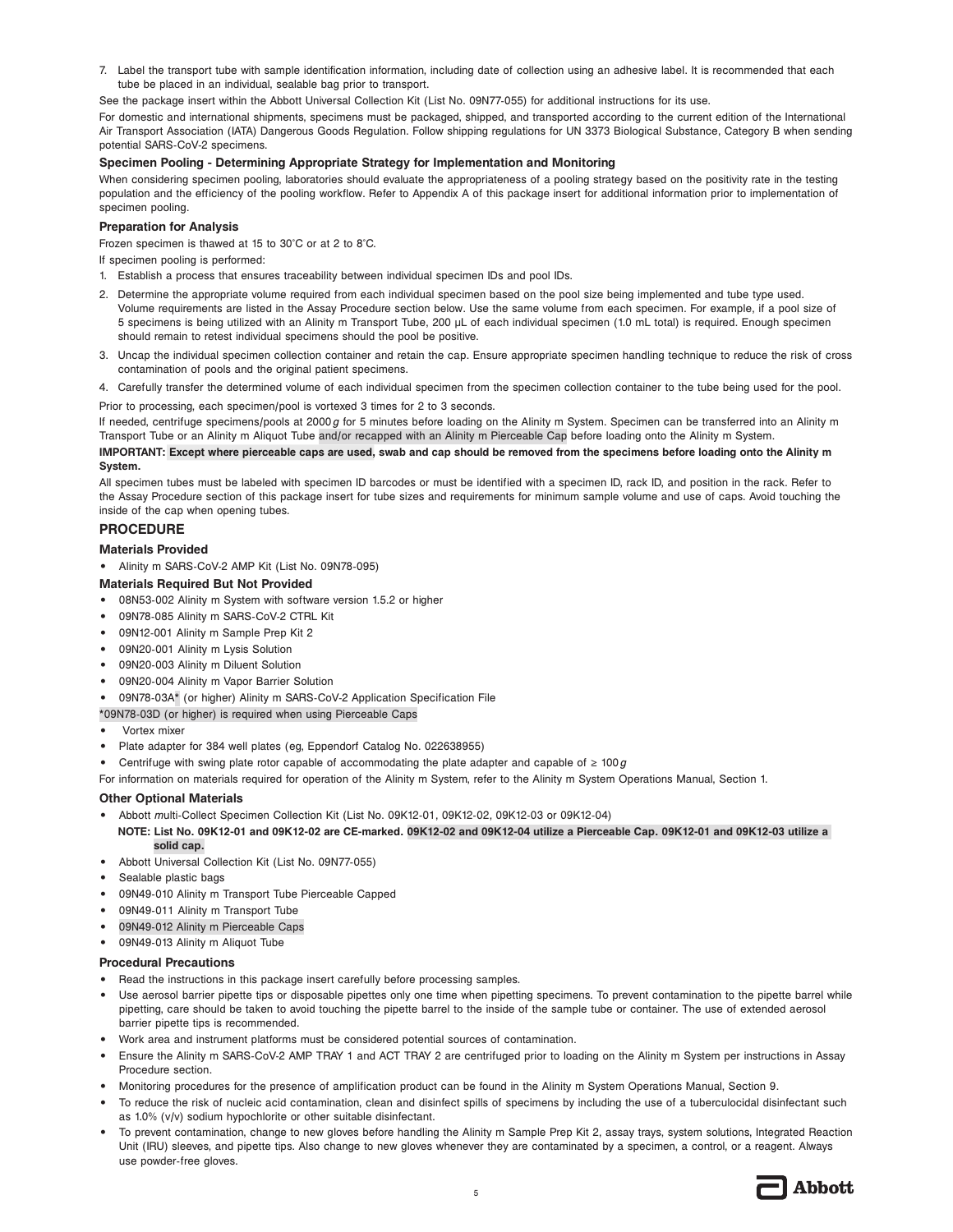- **•** The use of the Alinity m SARS-CoV-2 CTRL Kit is integral to the performance of the Alinity m SARS-CoV-2 assay. Refer to the QUALITY CONTROL PROCEDURES section of this package insert for details. Refer to the Alinity m SARS-CoV-2 CTRL Kit package insert for preparation and usage.
- **•** The Alinity m SARS-CoV-2 control reagents are contained in single-use tubes with solid caps. Remove caps from the tube prior to use. Discard tubes after use.

## **ASSAY PROTOCOL**

Prior to loading on the Alinity m System, thaw AMP TRAY 1 and ACT TRAY 2 at 15 to 30°C or at 2 to 8°C immediately prior to use on the Alinity m System.

**Prior to loading on the Alinity m System, the AMP TRAY 1 and ACT TRAY 2 must be centrifuged as follows:**

- 1. Load the trays onto the plate adapter (eg, Eppendorf Catalog No. 022638955).
- 2. Load the plate adapter (with the trays) on a swing plate centrifuge capable of accommodating the plate adapter. Spin at 100 to 800*g* for 1 to 5 minutes to remove potential bubbles.
- 3. Immediately following centrifugation, carefully transfer the trays to the Alinity m Assay Tray Carriers. Take care to minimize disturbance to the trays. Load the tray carriers per the Alinity m System Operations Manual, Section 5.
- 4. If disturbance occurs during the transfer that could potentially introduce bubbles (eg, dropping, bumping, inversion of the trays), re-centrifuge the trays.
- 5. Proceed with **Reagent and sample management** per the Alinity m System Operations Manual, Section 5.

For a detailed description of how to run an assay, refer to the Alinity m System Operations Manual, Section 5. Prior to testing specimens, check the control status. If control testing is required, refer to the **QUALITY CONTROL PROCEDURES** section. Controls may be tested separately or with specimens.

From the Create Order screen, select the assay (SARS-CoV-2) being tested.

The Alinity m System will track the onboard storage time of AMP TRAY 1, ACT TRAY 2, controls, and specimens while on the Alinity m System. The Alinity m System will not allow the use of AMP TRAY 1, ACT TRAY 2, controls, or process specimens that have exceeded the allowable onboard storage time setting by the system.

#### **IMPORTANT: The maximal allowable onboard storage for Alinity m SARS-CoV-2 AMP TRAY 1 and ACT TRAY 2 is 96 hours from thaw/ onboarding.**

Specimen tubes need to meet the requirements below for sample volumes and use of caps when loaded on the Alinity m System.

| Tube Type <sup>a</sup>                                                                                | List Number(s)          | <b>Minimum</b><br><b>Volume Required</b> | <b>Maximum Volume</b><br><b>Allowed</b> | <b>Cap Requirement</b><br>on Instrument     |
|-------------------------------------------------------------------------------------------------------|-------------------------|------------------------------------------|-----------------------------------------|---------------------------------------------|
| Abbott multi-Collect Specimen Collection Tube<br>with pierceable cap                                  | 09K12-02,<br>09K12-04   | $1.0$ mL                                 | $3.5$ mL                                | Uncapped <sup>b</sup> / Capped <sup>c</sup> |
| Abbott multi-Collect Specimen Collection Tube<br>with solid cap                                       | 09K12-01,<br>09K12-03   | $1.0$ mL                                 | 3.5mL                                   | Uncapped <sup>b</sup>                       |
| Abbott Universal Collection Tube                                                                      | 09N77-055               | $1.0$ mL                                 | 3.5 mL                                  | Uncapped <sup>b</sup>                       |
| Abbott Universal Collection Tube where solid<br>cap is replaced with a pierceable cap (09N49-<br>012) | 09N77-055,<br>09N49-012 | $1.0$ mL                                 | 3.5 mL                                  | Capped <sup>c</sup>                         |
| Alinity m Aliquot Tube                                                                                | 09N49-013               | $0.8$ mL                                 | 3.5 mL                                  | Uncapped <sup>b</sup>                       |
| Alinity m Transport Tube                                                                              | 09N49-011               | $1.0$ mL                                 | $3.5$ mL                                | Uncapped <sup>b</sup>                       |
| Alinity m Transport Tube where pierceable cap<br>(09N49-012) is added                                 | 09N49-011,<br>09N49-012 | $1.0$ mL                                 | 3.5 mL                                  | Capped <sup>c</sup>                         |
| Alinity m Transport Tube Pierceable Capped                                                            | 09N49-010               | $1.0$ mL                                 | 3.5 mL                                  | Uncapped <sup>b</sup> / Capped <sup>c</sup> |
| Tube with $11.5 - 14.0$ mm diameter                                                                   |                         | $1.3$ mL                                 | $2.5$ mL                                | Uncapped <sup>b</sup>                       |
| Tube with $14.5 - 16.0$ mm diameter                                                                   |                         | $1.4$ mL                                 | 3.5 mL                                  | Uncapped <sup>b</sup>                       |

a Refer to the Alinity m System Operations Manual, Section 4, for sample tube specifications and requirements and Section 5 for sample rack loading instructions.

b Avoid touching the inside of the cap when opening the tubes.

<sup>c</sup> Avoid touching inside of the cap when replacing or adding a new cap. Avoid touching the septum when handling the sample tubes.

 Place the uncapped positive and negative controls, if applicable, and patient specimens into the sample rack. If used, bar codes on tube labels must face the correct orientation for scanning.

## **QUALITY CONTROL PROCEDURES**

## **Detection of Inhibition**

A defined, consistent quantity of IC is introduced into each specimen and control at the beginning of sample preparation and measured on the Alinity m System to demonstrate proper specimen processing and assay validity.

A Message Code is displayed for the control when the IC Cycle Number (CN) value exceeds the established range.

- A Flag or Message Code is displayed for the sample when the IC Cycle Number (CN) value falls outside of the established range:
- **•** If the IC CN is out of range, but the SARS-CoV-2 is detected, the sample will yield a Positive interpretation. An IC Flag will be reported.
- **•** If the IC CN is out of range and the SARS-CoV-2 is not detected, no result/interpretation will be reported for the sample and a Message Code will be generated.

Refer to the Alinity m System Operations Manual, Section 5 for an explanation of the corrective actions for Flags.

Refer to the Alinity m System Operations Manual, Section 10 for an explanation of the corrective actions for Message Codes.

#### **Negative and Positive Controls**

A set of Alinity m SARS-CoV-2 Negative CTRL and Positive CTRL are recommended to be tested, at or above the minimum frequency of once every 24 hours, to monitor the performance of the assay and Alinity m System. Valid results for all control levels must be obtained before specimen results are reported.

Additional controls may be tested in accordance with local, state, and/or federal regulations or accreditation requirements and your laboratory's quality control policy.

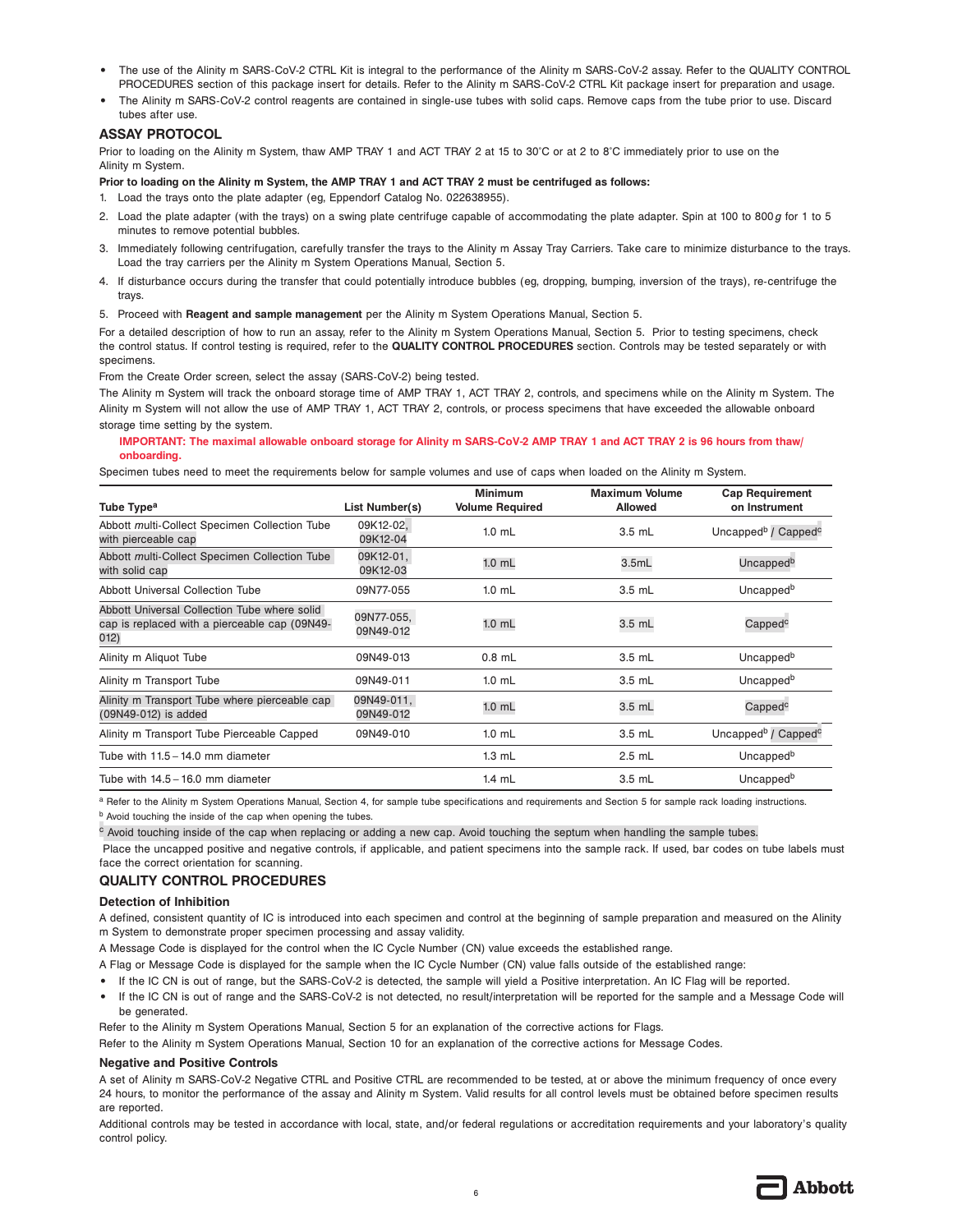A flag is displayed for specimens when a control result is invalid. All of the specimens processed following an invalid assay control must be retested. If control results are invalid, refer to the Alinity m System Operations Manual, Section 5 for a description of quality control flags, and Section 10 for troubleshooting information.

The presence of SARS-CoV-2 must not be detected in the negative control. SARS-CoV-2 detected in the negative control is indicative of contamination by other samples or by amplified product. To avoid contamination, clean the Alinity m System and repeat sample processing for controls and specimens following the Procedural Precautions in this package insert. Monitoring procedures for the presence of amplification product can be found in the Alinity m System Operations Manual, Section 9.

If negative controls are persistently reactive, contact your Abbott Representative.

When the Alinity m SARS-CoV-2 is being used on the Alinity m System, the target CN value of the Alinity m SARS-CoV-2 Positive CTRL can be:

- **•** Automatically imported to the Alinity m System via Abbott Mail.
- **•** Obtained from the Abbott Molecular customer portal or provided by your Abbott Representative and imported to the Alinity m System via a USB drive.

## **INTERPRETATION OF RESULTS**

The Alinity m System will report a Result and an Interpretation for each specimen. If applicable, message codes or flags will also be displayed. A clinical interpretation can be performed by the user, based on the Result, according to the table below:

| <b>SID</b>          | Assay    | <b>Result</b> | Interpretation | <b>Flags</b>          | <b>Result Codes</b> |
|---------------------|----------|---------------|----------------|-----------------------|---------------------|
| SARS-CoV-2 NEG CTRL | SARSCoV2 |               |                |                       | 9186 <sup>a</sup>   |
| SARS-CoV-2 POS CTRL | SARSCoV2 |               |                |                       | 9198 <sup>b</sup>   |
| Sample 1            | SARSCoV2 | Not Detected  | Negative       | FPC, FNC <sup>c</sup> |                     |
| Sample 2            | SARSCoV2 | XX.XX CN      | Positive       | FPC, FNC <sup>c</sup> |                     |
| SARS-CoV-2 NEG CTRL | SARSCoV2 | Not Detected  |                |                       |                     |
| SARS-CoV-2 POS CTRL | SARSCoV2 | XX.XX CN      |                |                       |                     |
| Sample 3            | SARSCoV2 | XX.XX CN      | Positive       |                       |                     |
| Sample 4            | SARSCoV2 | Not Detected  | Negative       |                       |                     |
| Sample 5            | SARSCoV2 | XX.XX CN      | Positive       | ICd                   |                     |
| Sample 6            | SARSCoV2 |               |                |                       | 9186 <sup>e</sup>   |

a Error code generated due to negative control failure.

b Error code generated due to positive control failure

c Indicates failed control. All of the specimens processed following an invalid assay control must be retested.

<sup>d</sup> Patient sample with positive amplification of target but failed internal control will produce valid result with a flag for internal control failure.

e Error code generated due to no amplification of target and internal control failure.

## **Interpretation of Results for Pooled Samples**

- **•** If the result of the pool is negative, then each sample is reported as negative. Negative results from pooled sample testing should not be treated as definitive. If the patient's clinical signs and symptoms are inconsistent with a negative result and if results are necessary for patient management, then the patient should be considered for individual testing. The utilization of sample pooling should be indicated for any specimens with reported negative results.
- **•** Specimens with a positive or invalid sample pool result must be tested individually, and the individual result reported. Specimens with low viral loads may not be detected in sample pools due to the decreased sensitivity of pooled testing.
- **•** Flags and Result Code interpretation is not changed by pooling.

## **Flags, Results Codes, and Message Codes**

Some results may contain information in the Flags and Codes fields. For a description of the flags and result codes that may appear in these fields, refer to the Alinity m System Operations Manual, Section 5. For a description of message codes refer to the Alinity m System Operations Manual, Section 10.

## **LIMITATIONS OF THE PROCEDURE**

## **For use under an Emergency Use Authorization only.**

- **•** The use of this assay as an in vitro diagnostic under the FDA Emergency Use Authorization (EUA) is limited to laboratories that are certified under the Clinical Laboratory Improvement Amendments of 1988 (CLIA), 42 U.S.C § 263a, that meet requirements to perform moderate or high complexity tests.
- **•** Use of the Alinity m SARS-CoV-2 assay is limited to personnel who have been trained in the procedures of a molecular diagnostic assay and the Alinity m System.
- **•** Laboratories are required to report all results to the appropriate public health authorities.
- **•** The instrument and assay procedures reduce the risk of contamination by amplification product. However, nucleic acid contamination from the positive controls or specimens must be controlled by good laboratory practices and careful adherence to the procedures specified in this package insert.
- **•** Optimal performance of this test requires appropriate specimen collection, storage, and transport to the test site (refer to the **SPECIMEN COLLECTION, STORAGE, AND TRANSPORT TO THE TEST SITE** section of this package insert).
- **•** Detection of SARS-CoV-2 RNA may be affected by sample collection methods, patient factors (eg, presence of symptoms), and/or stage of infection.
- **•** False-negative results may arise from degradation of the viral RNA during storage and transport of the specimens.
- **•** The impacts of vaccines, antiviral therapeutics, antibiotics, chemotherapeutic or immunosuppressant drugs have not been evaluated.
- **•** As with any molecular test, mutations within the target regions of Alinity m SARS-CoV-2 assay could affect primer and/or probe binding resulting in failure to detect the presence of virus.
- **•** Due to inherent differences between technologies, it is recommended that, prior to switching from one technology to the next, users perform comparison studies in their laboratory to qualify technology differences. One hundred percent agreement between the results should not be expected due to aforementioned differences between technologies. Users should follow their own specific policies/procedures.

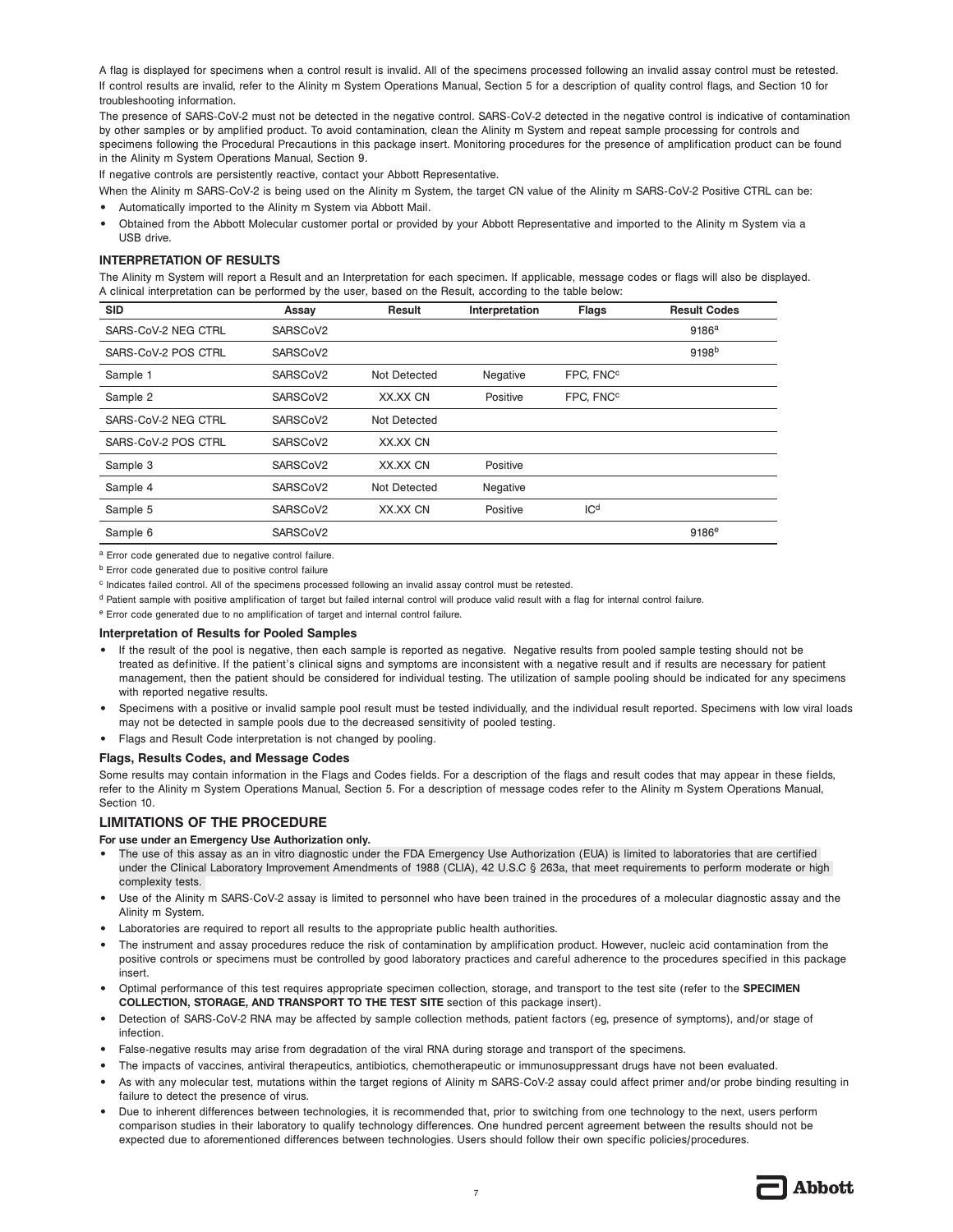- **•** The Alinity m SARS-CoV-2 assay was validated with nasopharyngeal swabs. Nasal (self-collected under healthcare provider (HCP) supervision or HCP-collected) and oropharyngeal swab specimens as well as bronchoalveolar lavage specimens are also considered acceptable specimen types, but performance has not been established.
- **•** Results should be interpreted by a trained professional in conjunction with the patient's history and clinical signs and symptoms, and epidemiological risk factors.
- **•** Negative results do not preclude infection with the SARS-CoV-2 virus and should not be the sole basis of a patient treatment/management or public health decision. Follow up testing should be performed according to the current CDC recommendations.
- **•** Samples should only be pooled when testing demand exceeds laboratory capacity and/or when testing reagents are in short supply.
- **•** Use of the Alinity m SARS-CoV-2 assay in a general asymptomatic screening population is intended to be used as part of an infection control plan, that may include additional preventative measures, such as a predefined serial testing plan or directed testing of high-risk individuals. Negative results should be considered presumptive and do not preclude current or future infection obtained through community transmission or other exposures. Negative results must be considered in the context of an individual's recent exposures, history, and presence of clinical signs and symptoms consistent with COVID-19.
- **•** Asymptomatic individuals infected with COVID-19 may not shed enough virus to reach the limit of detection of the test, giving a false negative result.
- **•** Specimens with low viral loads may not be detected in sample pools due to the decreased sensitivity of pooled testing.
- **•** Sample pooling has only been validated using nasopharyngeal swab specimens.

## **CONDITIONS OF AUTHORIZATION FOR LABORATORIES**

The Alinity m SARS-CoV-2 assay Letter of Authorization, along with the authorized Fact Sheet for Healthcare Providers, the authorized Fact Sheet for Patients, and authorized labeling are available on the FDA website: https://www.fda.gov/medical-devices/coronavirus-disease-2019-covid-19 emergency-use-authorizations-medical-devices/vitro-diagnostics-euas.

However, to assist clinical laboratories using the Alinity m SARS-CoV-2 assay ("your product" in the conditions below), the relevant Conditions of Authorization are listed below:

- A. Authorized laboratories<sup>1</sup> using your product must include with test result reports of your product, all authorized Fact Sheets. Under exigent circumstances, other appropriate methods for disseminating these Fact Sheets may be used, which may include mass media.
- B. Authorized laboratories using specimen pooling strategies when testing patient specimens with the authorized test must include with test result reports for specific patients whose specimen(s) were the subject of pooling, a notice that pooling was used during testing and that "Patient specimens with low viral loads may not be detected in sample pools due to the decreased sensitivity of pooled testing."
- C. Authorized laboratories using your product must use your product as outlined in the Instructions for Use. Deviations from the authorized procedures, including the authorized instruments, authorized extraction methods, authorized clinical specimen types, authorized control materials, authorized other ancillary reagents and authorized materials required to use your product are not permitted.
- D. Authorized laboratories implementing pooling strategies for testing patient specimens must use the "Specimen Pooling Implementation and Monitoring Guidelines" provided in the authorized tests' Instructions for Use/Package Insert to evaluate the appropriateness of continuing to use such strategies based on the recommendations in the protocol.
- E. Authorized laboratories that receive your product must notify the relevant public health authorities of their intent to run your product prior to initiating testing.
- F. Authorized laboratories using your product must have a process in place for reporting test results to healthcare providers and relevant public health authorities, as appropriate.
- G. Authorized laboratories must collect information on the performance of your product and report to DMD/OHT7-OIR/OPEQ/CDRH (via email: CDRH-EUA-Reporting@fda.hhs.gov) and Abbott Molecular (email: molecularsupport@abbott.com; 1-800-553-7042) any suspected occurrence of false positive or false negative results and significant deviations from the established performance characteristics of your product of which they become aware.
- H. All laboratory personnel using your product must be appropriately trained in RT-PCR techniques and use appropriate laboratory and personal protective equipment when handling this kit, and use your product in accordance with the authorized labeling.
- I. Abbott, authorized distributor(s), and authorized laboratories using your product must ensure that any records associated with this EUA are maintained until otherwise notified by FDA. Such records will be made available to FDA for inspection upon request.
- J. Authorized laboratories must keep records of specimen pooling strategies implemented including type of strategy, date implemented, and quantities tested, and test result data generated as part of the Protocol for Monitoring of Specimen Pooling Strategies. For the first 12 months from the date of their creation, such records will be made available to FDA within 48 business hours for inspection upon request, and will be made available within a reasonable time after 12 months from the date of their creation.
- 1 The letter of authorization refers to, "Laboratories certified under the Clinical Laboratory Improvement Amendments of 1988 (CLIA), 42 U.S.C. §263a, that meet the requirements to perform moderate or high complexity tests" as "authorized laboratories."

## **SPECIFIC PERFORMANCE CHARACTERISTICS**

## **Limit of Detection (Analytical Sensitivity)**

Limit of Detection (LOD) studies determine the lowest detectable concentration of SARS-CoV-2 at which greater than or equal to 95% of all (true positive) replicates test positive.

To determine the LOD, a recombinant virus containing SARS-CoV-2 RNA (SeraCare, AccuPlex COVID-19, 1.3E+07 Copies/mL as determined by digital PCR) was diluted in simulated nasal matrix (SNM). The initial LOD was determined by testing 5 levels at target concentrations of 800, 400, 200, 100, and 50 Copies/mL. Each panel member was tested in replicates of 12.

The final LOD was confirmed by testing 4 panel members with target concentrations at 400, 300, 200, and 100 Copies/mL in replicates of 21. The results are summarized in **Table 1.** The lowest concentration level with observed positive rates ≥ 95% was 100 virus Copies/mL.

| Table 1. LOD Determination Using Recombinant Virus Containing SARS-CoV-2 |                               |                            |                   |
|--------------------------------------------------------------------------|-------------------------------|----------------------------|-------------------|
| Virus Copies/mL                                                          | <b>Total Valid Replicates</b> | <b>Positive Replicates</b> | Positive Rate (%) |
| 400                                                                      | 21                            | 21                         | 100               |
| 300                                                                      | 21                            | 21                         | 100               |
| 200                                                                      | 21                            | 21                         | 100               |
| 100                                                                      | 21                            | 21                         | 100               |

LOD was further evaluated by testing dilutions of inactivated cultured SARS-CoV-2 virus (USA-WA1/2020; BEI Resources; NR-52287) in SNM, in a minimum of 20 replicates at each dilution level. LOD estimated from probit analysis was 0.0037 TCID<sub>50</sub>/mL (95% CI: 0.0022 - 0.0099). Refer to **Table 2**.

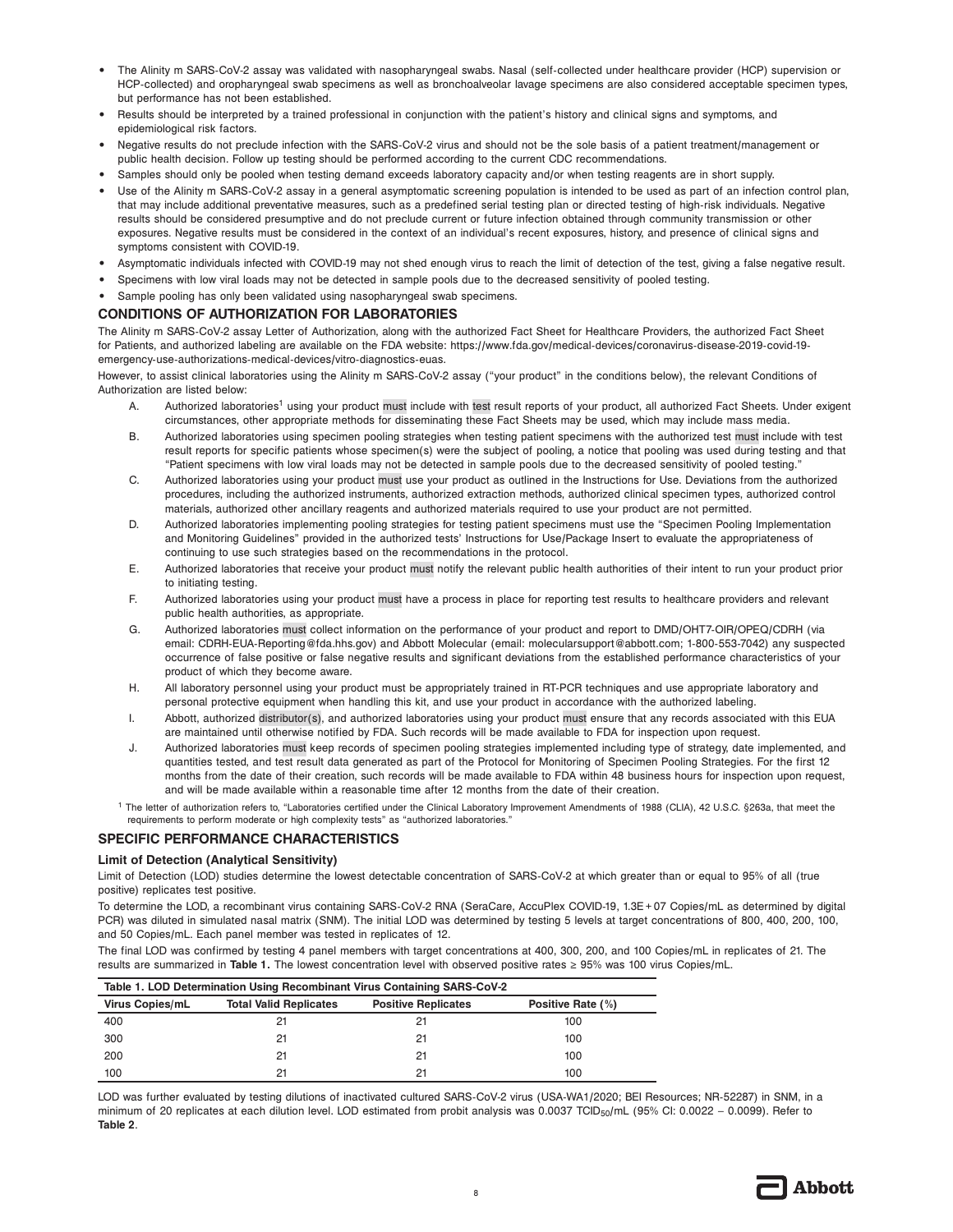|       | <b>Table 2. Summary of Detection Rate</b>           |                                       |                                         |                    |
|-------|-----------------------------------------------------|---------------------------------------|-----------------------------------------|--------------------|
| Panel | Target<br>Concentration<br>(TCID <sub>50</sub> /mL) | Number of<br><b>Replicates Tested</b> | Number of<br><b>Replicates Detected</b> | Detection Rate (%) |
| 01    | 0.028                                               | 23 <sup>a</sup>                       | 23                                      | 100.0              |
| 02    | 0.009                                               | 24                                    | 24                                      | 100.0              |
| 03    | 0.003                                               | 24                                    | 22                                      | 91.7               |
| 04    | 0.001                                               | 20                                    | 13                                      | 65.0               |
| 05    | 0.0003                                              | 24                                    | 6                                       | 25.0               |

a One sample was invalid and resulted in exception 9186 (Internal Control failed). It was excluded from the analysis.

## **Inclusivity**

Inclusivity was demonstrated by analyzing the sequence of each of the Alinity m SARS-CoV-2 primers and probes for homology with all full-length SARS-CoV-2 sequences available in GenBank as of April 28, 2020, by in silico analysis using NCBI Nucleotide BLAST (BLASTn) alignment tool (https://blast.ncbi.nlm.nih.gov/Blast.cgi?PROGRAM=blastn&PAGE\_TYPE=BlastSearch&LINK\_LOC=blasthome). Among a total of 1383 full-length SARS-CoV-2 genome sequences from 26 countries/regions (Australia, Brazil, China, Colombia, Czech Republic, France, Greece, Hong Kong, India, Iran, Israel, Italy, Malaysia, Nepal, Netherlands, Pakistan, Peru, South Africa, South Korea, Spain, Sri Lanka, Sweden, Taiwan, Turkey, USA and Vietnam), 1376 exhibited 100% identity to all Alinity m SARS-CoV-2 primer and probe sequences, while 7 contained a single mismatch in one of the two gene sequences that the assay targets.

Inclusivity was further demonstrated by analyzing the sequence of each of the Alinity m SARS-CoV-2 primers and probes for homology with all full-length SARS-CoV-2 sequences available in the GISAID database as of May 5, 2020. In silico analysis was performed by reviewing the GISAID Multiple Sequence Alignment file (https://www.epicov.org/epi3/cfrontend#280e09) using Jalview Multiple Sequence Alignment Editor and Workbench, version 2.11.1.0. Among a total of 14,964 full-length SARS-CoV-2 genome sequences from 81 countries/regions (where known), 170 contained a single mismatch, 6 contained 2 mismatches, and one contained 4 mismatches (all in one of the two gene sequences that the assay targets). Overall, these analyses predict no impact to the detection of SARS-CoV-2 strains included in the GenBank and GISAID databases.

#### **Cross-reactivity**

## **In Silico Analysis**

Related pathogens, high prevalence disease agents and normal or pathogenic flora that are reasonably likely to be encountered in the clinical specimen have been evaluated in silico to identify the % homology between the selected probe/primer sequences and the sequence present in the microorganism.

The conclusion of this analysis is that there is limited opportunity for cross-reactivity to allow for false-positive reporting or affect performance of SARS-CoV-2 virus detection based upon the following:

- **•** For many organisms, only one primer (forward or reverse) has >80% homology, making an amplified product unlikely.
- The probe is unlikely to bind for any of the hits (<80% homology).
- **•** Mismatches in the 3′ end of primers makes extension unlikely.
- **•** For the N amplicon, two organisms with forward and reverse primers having >80% homology (LS483366.1, CP040804.1) have both primer binding sites on the same plus-sense strand and will not result in amplification.
- **•** For the N amplicon, the remaining two organisms that may potentially give rise to amplicons due to both forward and reverse primers having >80% homology on opposite strands (CP000262.1, CP002888.1) have primer binding sites separated by >100,000 nucleotides in the bacterial chromosome, making amplification unlikely.

Overall, the results of this analysis predict no significant cross-reactivity or microbial interference.

#### **FDA SARS-CoV-2 Reference Panel Testing**

The evaluation of sensitivity and MERS-CoV cross-reactivity was performed on the Alinity m SARS-CoV-2 assay using reference material (T1), blinded samples and a standard protocol provided by the FDA. The study included a range finding study and a confirmatory study for LOD. Blinded sample testing was used to establish specificity and to confirm the LOD. The results are summarized in **Table 3**.

| Table 3. Summary of FDA SARS-CoV-2 Reference Panel Results |                      |                    |                         |  |
|------------------------------------------------------------|----------------------|--------------------|-------------------------|--|
| <b>Reference Materials Provided by FDA</b>                 | <b>Specimen Type</b> | <b>Product LOD</b> | <b>Cross-Reactivity</b> |  |
| SARS-CoV-2                                                 | NP Swabs in          | 600 NDU/mL         | N/A                     |  |
| MERS-CoV                                                   | VTM                  | N/A                | ND                      |  |

NDU/mL = RNA NAAT detectable units/mL

N/A: Not applicable

ND Not detected

## **Clinical Performance Evaluation**

A clinical evaluation study was performed to evaluate the performance of the Alinity m SARS-CoV-2 assay using nasopharyngeal swab specimens. A total of 40 contrived positive specimens at approximately 1X to 2X LOD and 20x LOD were tested. Samples were contrived by spiking known concentrations of recombinant virus containing SARS-CoV-2 RNA sequences into individual negative patient specimens. In addition to the contrived positive specimens, 31 individual negative specimens were tested.

There were 20 total samples tested at the 1X to 2X LOD level with 20 results valid and included in the analysis. There were 20 total samples tested at 20X LOD with 20 results valid and included in the analysis. There were 31 total samples tested for the negative level with 31 results valid and included in the analysis.

The results are summarized in **Table 4**. All positive samples were detected. All negative samples were not detected.

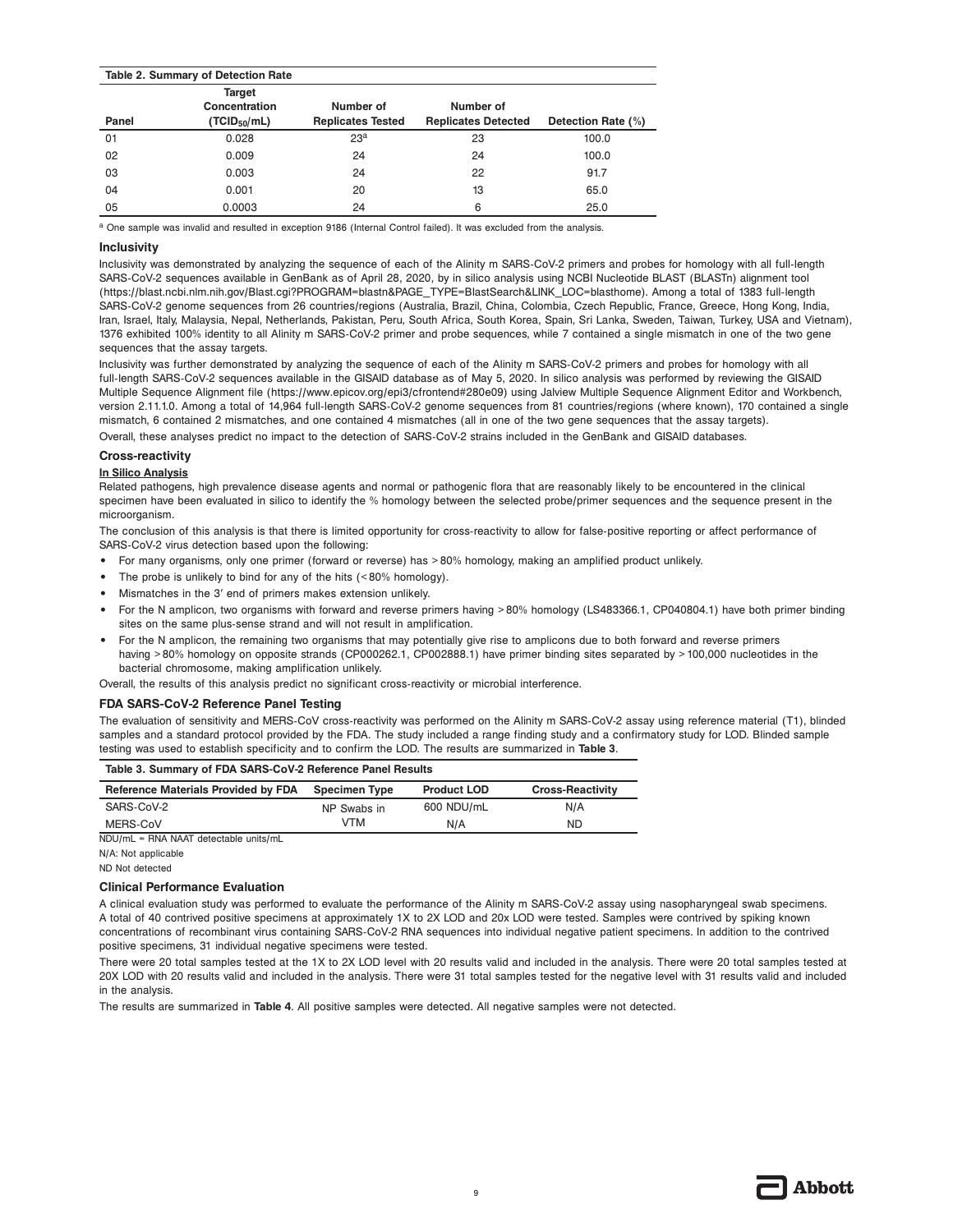| Table 4. Clinical Evaluation of the Alinity m SARS-CoV-2 Assay |    |                      |                        |                    |  |
|----------------------------------------------------------------|----|----------------------|------------------------|--------------------|--|
| <b>SARS-CoV-2 Concentration</b>                                |    | <b>Number Tested</b> | <b>Number Detected</b> | % Detection        |  |
| 1X to 2X LOD                                                   |    | 20                   | 20                     | 100<br>$(N=20/20)$ |  |
| 20X LOD                                                        |    | 20                   | 20                     | 100<br>$(N=20/20)$ |  |
| Negative                                                       |    | 31                   | 0                      | 0<br>$(N=0/31)$    |  |
|                                                                | N  | Agreement            | Exact 95% CI           |                    |  |
| <b>PPA</b>                                                     | 40 | 100%                 | (91.2, 100.0)          |                    |  |
| <b>NPA</b>                                                     | 31 | 100%                 | (88.8.100.0)           |                    |  |

PPA – Positive Percent Agreement

NPA – Negative Percent Agreement**.**

An additional study was performed to evaluate the performance of the Alinity m SARS-CoV-2 assay testing individual nasopharyngeal swab specimens (banked and acquired from a clinical lab). A total of 104 specimens were analyzed by both a comparator EUA RT-PCR and Alinity m SARS-CoV-2 assays. Specimens acquired from the clinical lab were treated for viral inactivation at 65°C for 30 minutes prior to analysis. The positive percent agreement (PPA) between the 2 assays was 100% (47/47) and the negative percent agreement (NPA) was 96.5% (55/57). The results are summarized in **Table 5**.

|                                                     |    |           | <b>Comparator EUA RT-PCR</b> |          |
|-----------------------------------------------------|----|-----------|------------------------------|----------|
|                                                     |    |           | Positive                     | Negative |
| Alinity m SARS-CoV-2                                |    | Positive  | 47                           | $2^a$    |
|                                                     |    | Negative  | 0                            | 55       |
| a These samples had an Alinity m SARS-CoV-2 CN >40. |    |           |                              |          |
|                                                     | N  | Agreement | Exact 95% CI                 |          |
| <b>PPA</b>                                          | 47 | 100%      | (92.5, 100.0)                |          |
| <b>NPA</b>                                          | 57 | 96.5%     | (87.9, 99.6)                 |          |
|                                                     |    |           |                              |          |

## **Clinical Performance with Specimens from Asymptomatic Individuals**

Nasopharyngeal (NP) swab specimens were prospectively collected in viral transport media by healthcare providers from asymptomatic individuals and were tested on the Alinity m SARS-CoV-2 and a comparator EUA RT-PCR assay. Results from 19 consecutive individuals who were positive and 125 consecutive individuals who were negative were included in the analysis. The positive percent agreement (PPA) between the 2 assays was 100% (19/19) and the negative percent agreement (NPA) was 100% (125/125). The results are summarized in **Table 6**.

#### **Table 6. Clinical Performance with Specimens from Asymptomatic Individuals**

|                      | <b>Comparator EUA RT-PCR</b> |          |          |
|----------------------|------------------------------|----------|----------|
|                      |                              | Positive | Negative |
|                      | Positive                     | 19       |          |
| Alinity m SARS-CoV-2 | Negative <sup>a</sup>        |          | 125      |

a One additional specimen not included in the analysis was negative for Alinity m SARS-CoV-2 and inconclusive for comparator.

|            |     | Agreement | Exact 95% CI  |
|------------|-----|-----------|---------------|
| <b>PPA</b> | 19  | 100%      | (82.4, 100)   |
| <b>NPA</b> | 125 | 100%      | (97.1, 100.0) |

**Clinical Performance of Specimen Pooling** 

The clinical performance of the Alinity m SARS-CoV-2 assay was evaluated in pools consisting of 5 specimens. For the study, 70 positive and 55 negative specimen pools were evaluated in a pool size of 5 specimens. Each positive pool consisted of one positive specimen and 4 negative specimens. Each negative pool consisted of 5 negative specimens. The positive specimens used in the study covered the detectable range of the assay and included 30% (21/70) weak positive specimens (i.e., having a CN value within 3 cycles of the CN value of the LOD target level). Both the pooled and individual specimens were evaluated with the Alinity m SARS-CoV-2 assay.

The positive percent agreement (PPA) in relation to the individual result was 98.6% (69/70) and the negative percent agreement (NPA) was 100% (55/55). The results are summarized in **Table 7**.

#### **Table 7. Clinical Evaluation of Specimen Pooling**

|                       |    |                                                                | <b>Individual Results</b> |          |  |
|-----------------------|----|----------------------------------------------------------------|---------------------------|----------|--|
|                       |    |                                                                | Positive                  | Negative |  |
| <b>Pooled Results</b> |    | Positive                                                       | 69                        | 0        |  |
|                       |    | Negative                                                       | 1a                        | 55       |  |
|                       |    | a This individual specimen had CNs less than 1 CN from the LOD |                           |          |  |
|                       | N  | Agreement                                                      | Exact 95% CI              |          |  |
| <b>PPA</b>            | 70 | 98.6%                                                          | (92.3, 100.0)             |          |  |
| <b>NPA</b>            | 55 | 100%                                                           | (93.5, 100.0)             |          |  |

A linear relationship was observed between individual and pooled specimen with an expected shift in CN. When using application specification file 09N78-03A, the slope and y-intercept from the Passing-Bablok linear regression model were calculated to be 1.02 and 2.09, respectively. When using application specification file 09N78-03B or higher, the slope and y-intercept from the Passing-Bablok linear regression model were calculated to be 0.98 and 2.13, respectively.

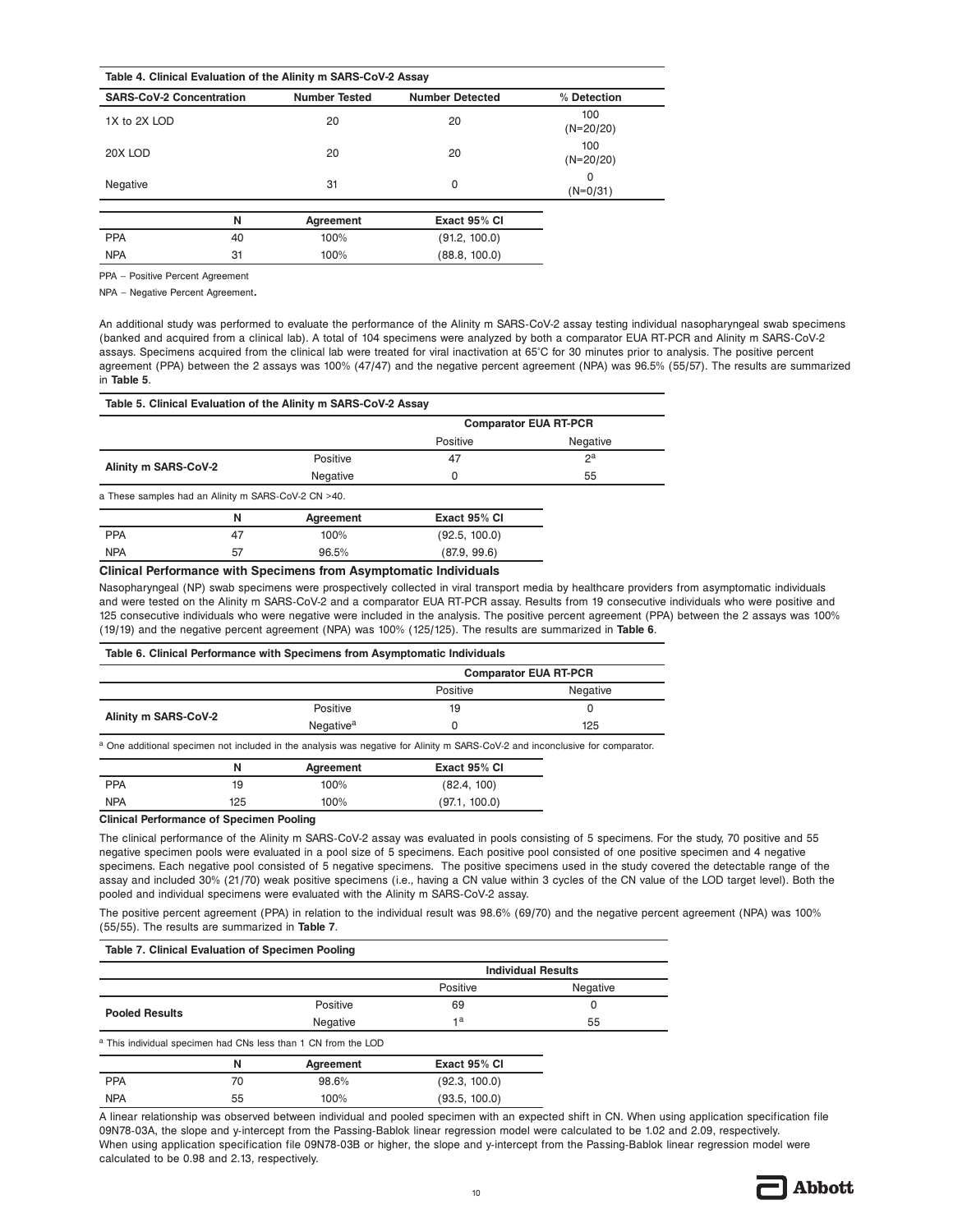#### **In Silico Estimated Performance in Pooled Specimens**

A model based on observed data in the specimen pooling validation study above was used to estimate SARS-CoV-2 detection in pooled specimens using historical CN values from consecutive positive individual specimens. CN shifts between individual and pooled specimens were estimated based on Passing-Bablok regression analysis for specimens tested using application specification file version 1 (09N78-03A) and version 2 (09N78-03B or higher). In addition, three CN intervals were identified where an individual specimen with a CN value in one of these intervals, when combined into a pool of five specimen containing one positive specimen is expected to be detected 100% of the time (Zone 3), <100% of the time (Zone 2), or 0% of the time (Zone 1). Refer to **Table 8**.

| Table 8. In Silico Performance Estimation Rules            |                                        |                     |                             |                       |                             |                     |                             |
|------------------------------------------------------------|----------------------------------------|---------------------|-----------------------------|-----------------------|-----------------------------|---------------------|-----------------------------|
| Application<br><b>Specification File</b><br><b>Version</b> | <b>CN Shift</b><br>(at the<br>Cut-off) | Zone 3 <sup>a</sup> | Percent<br><b>Detection</b> | Zone 2 <sup>b</sup>   | Percent<br><b>Detection</b> | Zone 1 <sup>c</sup> | Percent<br><b>Detection</b> |
| 1 <sup>d</sup>                                             | 2.91                                   | $<$ 35.51           | 100%                        | 35.51 to<br>$<$ 39.09 | 24%                         | 39.09 to<br>42      | $0\%$                       |
| 2                                                          | 1.27                                   | $<$ 35.99           | 100%                        | 35.99 to<br>$<$ 40.73 | 81%                         | 40.73 to<br>42      | $0\%$                       |

a Zone 3 represents the CN range that has the upper bound bordering Zone 2 and the lower bound at 0.

<sup>b</sup> Zone 2 represents the CN range that has the upper bound bordering Zone 1 and the lower bound at the highest CN value of positive individual specimens tested in the specimen pooling validation study.

<sup>c</sup> Zone 1 represents the CN range that has the upper bound at the assay cutoff cycle and the lower bound at the assay cutoff cycle minus the CN shift caused by specimen pooling.

d Application specification file version 1 is being replaced by specification file version 2.

Application of the in silico performance estimation rules to historical data from individual positive results from 3 geographically diverse sites in the US is presented in **Table 9** below.

| Table 9. Results of In Silico Performance Estimation from 3 Geographically Diverse Sites in the U.S. |                                     |                                      |                                      |                                      |                                                    |
|------------------------------------------------------------------------------------------------------|-------------------------------------|--------------------------------------|--------------------------------------|--------------------------------------|----------------------------------------------------|
| <b>Site</b>                                                                                          | <b>Total Number</b><br>of Specimens | Percentage of<br>Specimens in Zone 3 | Percentage of<br>Specimens in Zone 2 | Percentage of<br>Specimens in Zone 1 | <b>Estimated</b><br>5-Sample<br><b>Pooling PPA</b> |
| 1a                                                                                                   | 40                                  | 75.0%                                | 20.0%                                | 5.0%                                 | 91.2%                                              |
| 2 <sup>a</sup>                                                                                       | 40                                  | 92.5%                                | 5.0%                                 | 2.5%                                 | 96.6%                                              |
| 3 <sup>b</sup>                                                                                       | 40                                  | 90.0%                                | 2.5%                                 | 7.5%                                 | 90.6%                                              |

a Application specification file version 2.

b Application specification file version 1.

Example of an application of the in silico performance estimation using historical data from Site 1 where the percentages of specimens in the three CN intervals are: 75.0% in Zone 3, 20.0% in Zone 2 and 5.0% in Zone 1. The PPA is (100.0% X 75.0%) + (81.0% X 20.0%) + (0% X 5.0%) = 75.0% +  $16.2\% + 0\% = 91.2\%$ 

Some positive samples may not be detected when tested in pools due to the dilution effect by the pooling. Performance estimations above may underestimate the loss of detection from testing in pools. Laboratories should also consider the assay's limit of detection when evaluating testing in pools.

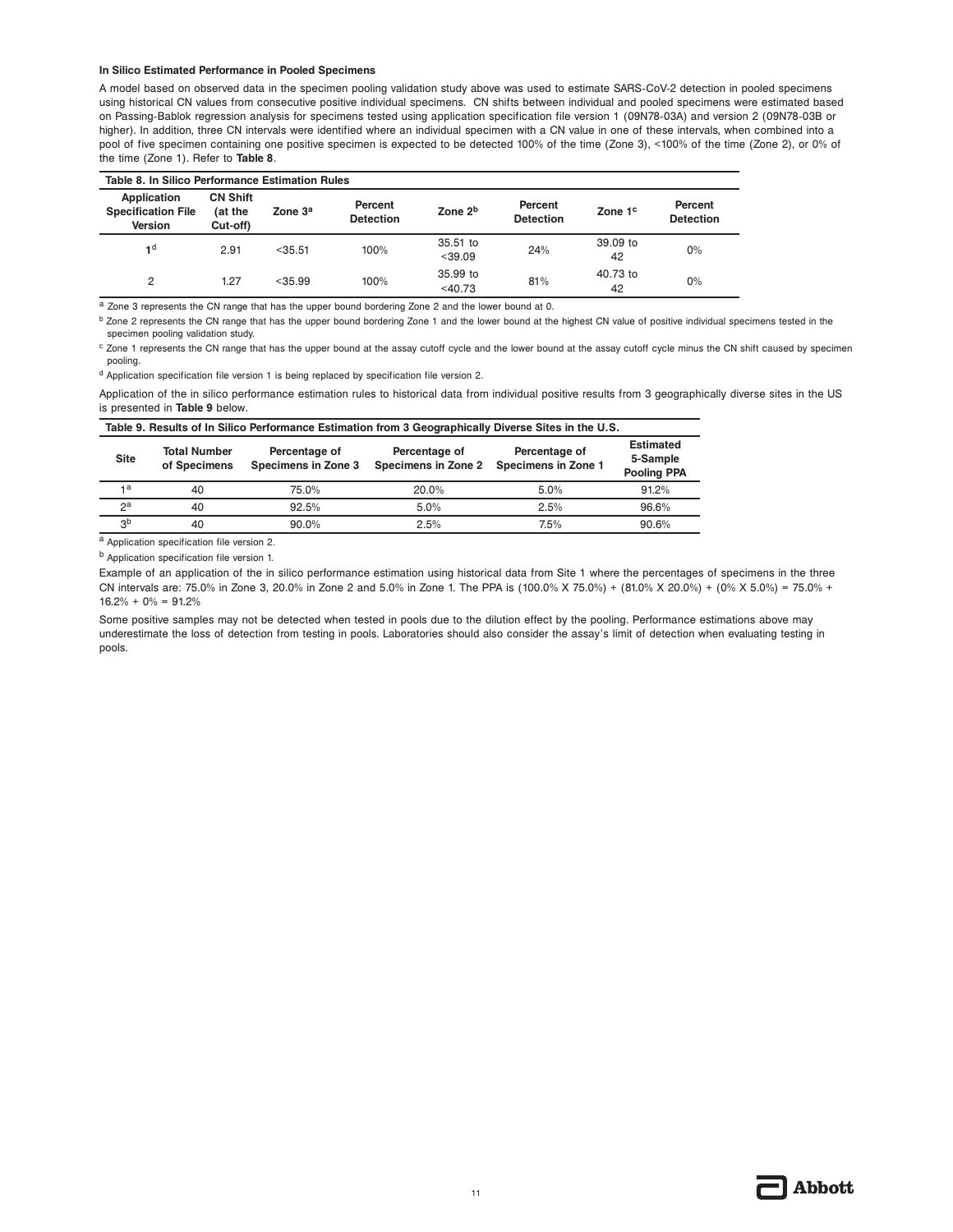## **BIBLIOGRAPHY**

- 1. US Department of Health and Human Services. *Biosafety in Microbiological and Biomedical Laboratories*. 5th ed. Washington, DC: US Government Printing Office; December 2009. [Also available online. *Type*> www.cdc.gov, *search*> BMBL> *look up* sections III and IV.]
- 2. US Department of Labor, Occupational Safety and Health Administration. 29 CFR Part 1910.1030. *Bloodborne Pathogens*.
- 3. Clinical and Laboratory Standards Institute. *Protection of Laboratory Workers from Occupationally Acquired Infections: Approved Guideline—Fourth Edition*. CLSI Document M29-A4. Wayne, PA: Clinical and Laboratory Standards Institute; 2014.
- 4. World Health Organization. *Laboratory Biosafety Manual*. 3rd ed. Geneva, Switzerland: World Health Organization; 2004.
- 5. Clinical and Laboratory Standards Institute. *Collection, Transport, Preparation, and Storage of Specimens for Molecular Methods; Approved Guideline.* CLSI Document MM13-A. Wayne, PA: Clinical and Laboratory Standards Institute; 2005.
- 6. Centers for Disease Control and Prevention (CDC). *Interim Guidelines for Collecting, Handling, and Testing Clinical Specimens from Persons Under Investigation (PUIs) for Coronavirus Disease 2019 (COVID-19)*. Available online at: https://www.cdc.gov/ coronavirus/2019-nCoV/lab/guidelines-clinical-specimens.html

## **TECHNICAL ASSISTANCE**

For technical assistance, call Abbott Molecular Technical Services at 1-800-553-7042 in the US and from outside the US at +49-6122-580, or email molecularsupport@abbott.com, or visit the Abbott Molecular website at www.molecular.abbott/portal.

Abbott Molecular Inc. is the legal manufacturer of the: Alinity m SARS-CoV-2 AMP Kit (List No. 09N78-095) Alinity m SARS-CoV-2 CTRL Kit (List No. 09N78-085)

Abbott Molecular Inc. 1300 East Touhy Avenue Des Plaines, IL 60018 USA

© 2020 Abbott. All Rights Reserved.

Alinity is a trademark of Abbott. All other trademarks are the property of their respective owners.

June 2021 53-608191/R8

## **KEY TO SYMBOLS**

| <b>REF</b>                  | Reference Number                   |
|-----------------------------|------------------------------------|
| IVD                         | In Vitro Diagnostic Medical Device |
| LOT                         | Lot Number                         |
| In Vitro Test               | In Vitro Test                      |
| For In Vitro Diagnostic Use | For In Vitro Diagnostic Use        |
| <b>AMP TRAY</b>             | <b>AMP Tray</b>                    |
| <b>ACT TRAY</b>             | <b>ACT Tray</b>                    |
|                             | For Prescription Use Only          |
|                             | Warning                            |
|                             | <b>Systemic Health Effects</b>     |
|                             | Caution                            |
| i                           | Consult Instructions for Use       |
|                             | <b>Temperature Limitation</b>      |
|                             | Sufficient for                     |
|                             | Use By                             |
|                             | Manufacturer                       |